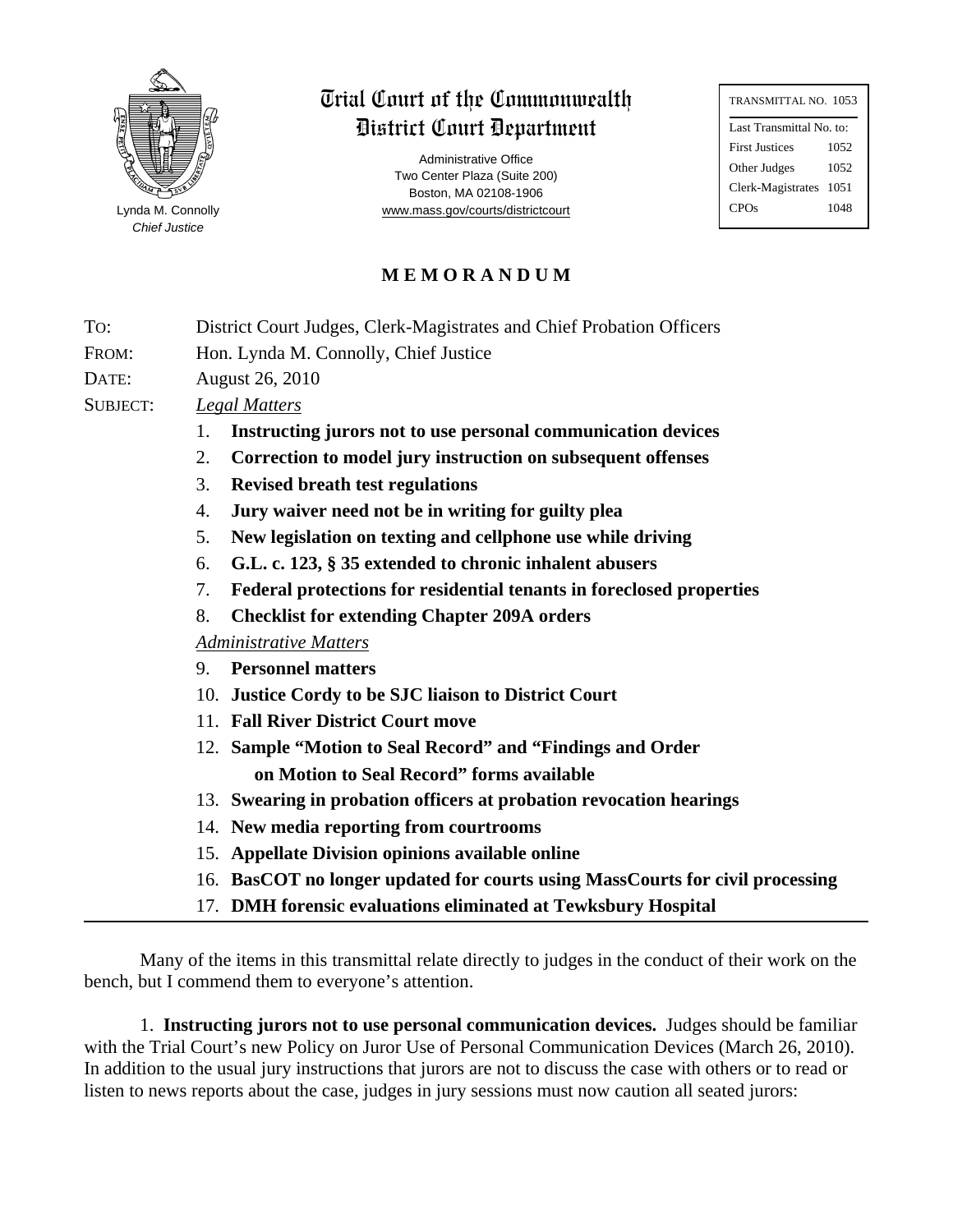- that jurors may not use a computer, cellular phone, or other electronic device with communication capabilities, including internet access, while at trial or during jury deliberations. These devices may be used during lunch breaks but may not be used to obtain or disclose information about, or relevant to, the case; and
- that jurors may not use a computer, cellular phone, or other electronic device with communication capabilities, including internet access, or any other methods to obtain or disclose information about, or relevant to, the case when they are not in court.

Judges who greet jury pools each morning must also instruct them about this policy.

The full text of the policy is available in the Judges area of the District Court intranet site, and also on the internet at http://www.jud.state.ma.us/cjam-policy-juror-use-personal-devices.html.

The District Court Committee on Criminal Proceedings will shortly be publishing a modified model jury instructions with these additions. You may also find suggested language from the U.S. Judicial Conference at http://www.wired.com/images\_blogs/threatlevel/2010/02/juryinstructions.pdf and from the New York State courts at http://www.nycourts.gov/cji/1-General/CJI2d.Jury\_Admonitions.pdf.

2. **Correction to model jury instruction on subsequent offenses.** *Commonwealth v. McMullin,* 76 Mass. App. Ct. 904 (2010), requires a change in our Model Jury Instruction 2.540 on "Subsequent Offenses." Consistent with prior case law, the current instruction (available in the Criminal area of the District Court's intranet and internet sites) requires the Commonwealth to prove that the defendant was represented by, or had waived, counsel on the prior conviction. However, in *McMullin* the Appeals Court noted that in more recent cases the Supreme Judicial Court has determined in analogous situations that a defendant is generally presumed to have had or waived counsel on prior convictions, and the Commonwealth need not come forward with proof on the point unless the defendant first makes a showing that the conviction was obtained without representation by (or waiver of) counsel. *McMullin* held that the more recent approach should also be applied in the trial of subsequent offenses as well. The Supreme Judicial Court denied further appellate review in *McMullin* on June 18.

When proving a prior offense, the Commonwealth is no longer required to prove that the defendant was represented by (or waived) counsel unless the defendant first makes a showing that the conviction was obtained without such representation or waiver of counsel. Our Committee on Criminal Proceedings will be publishing a modified Model Jury Instruction 2.540 shortly. Until then, please remember to make the necessary change in your jury instructions.

3. **Revised breath test regulations.** As you were informed in a recent Legal Update Bulletin, the Office of Alcohol Testing (OAT) has issued revised regulations governing breath tests, effective April 30, 2010. These were promulgated at 1155 Mass. Register 77 and are codified at 501 Code Mass. Regs. § 2.00. General Laws c. 90, § 24K provides that a breath test given to a person charged with a G.L. c. 90 offense is valid only if done in accordance with such regulations.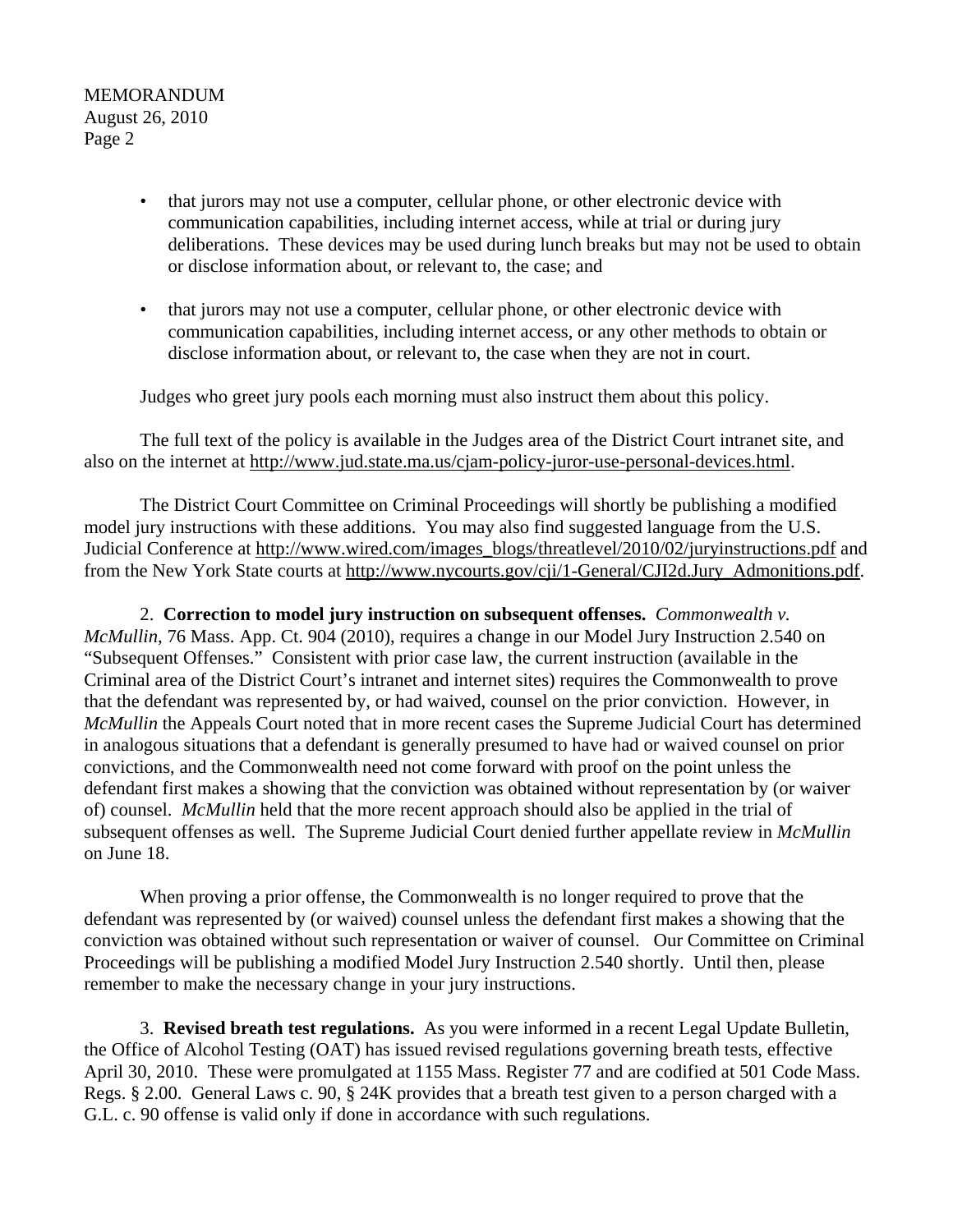The main substantive changes from the prior regulations are:

- *Permissible machines*. The definition of permissible "breath test devices" has been expanded beyond Breathalyzers and Simulators to encompass any other technology "capable of quantifying the amount of alcohol in a breath sample or calibration standard" and compliant with § 24K (501 CMR 2.02).
- *Calibration standard.* OAT furnishes police departments with a sample that has a known alcohol concentration and is used to confirm the calibration of breath test devices. Formerly called the "testing solution" or "certified alcohol standard," it has been renamed the "calibration standard" and may now be in either liquid or dry gas form (501 CMR 2.02). A *liquid calibration standard* has an alcohol concentration of  $0.155\% \pm .005\%$  at  $34^{\circ}$  C. A *gas calibration standard* has an alcohol concentration of 0.080% ± .005%. (501 CMR 2.11.)
- *Calibration standard analysis.* A breath test device is operating properly if: (1) a calibration standard analysis using a *liquid calibration standard* shows an alcohol concentration of  $0.140\%$ –0.169%, with results truncated to no less than two decimal places, or  $(2)$  a calibration standard analysis using a *gas calibration standard* shows an alcohol concentration of 0.074%–0.086%, with results truncated to three decimal places (501 CMR 2.11).
- *Periodic testing of the machine*. The prior regulations provided that the calibration standard analysis done as part of every breath test also served as a periodic test of the breath test device itself. The revised regulations have eliminated that provision, and now require that the device itself must be tested, by conducting a sequence consisting of 5 tests of the calibration standard, only: (1) when the calibration standard is replaced, and (2) after the breath test device is certified annually by OAT. A report created at the end of a valid periodic test and showing the results "shall serve as the record that the device is in calibration and working properly, and shall be admissible in a court of law." (501 CMR 2.12.)
- 15-minute observation period. Both the prior and the revised regulations require the breath test operator to observe an arrestee for at least 15 minutes before administering a breath test. The revised regulations additionally require the operator to restart the 15-minute observation period if the operator "has reason to believe the arrestee has introduced any item into his or her mouth" or if "during the test sequence, the breath test device reports the presence of mouth alcohol" (201 CMR 2.13[3]). In *Commonwealth v. Pierre,* 72 Mass. App. Ct. 230 (2008), the Appeals Court declined to decide whether, in order to show compliance with such a requirement, a breath test operator would have to include in his or her trial testimony mention of whether or not such a contaminating event had occurred.
- *More than 2 breath samples eliminated.* The former regulations engendered some uncertainty as to how to instruct the jury if more than two breath samples were needed to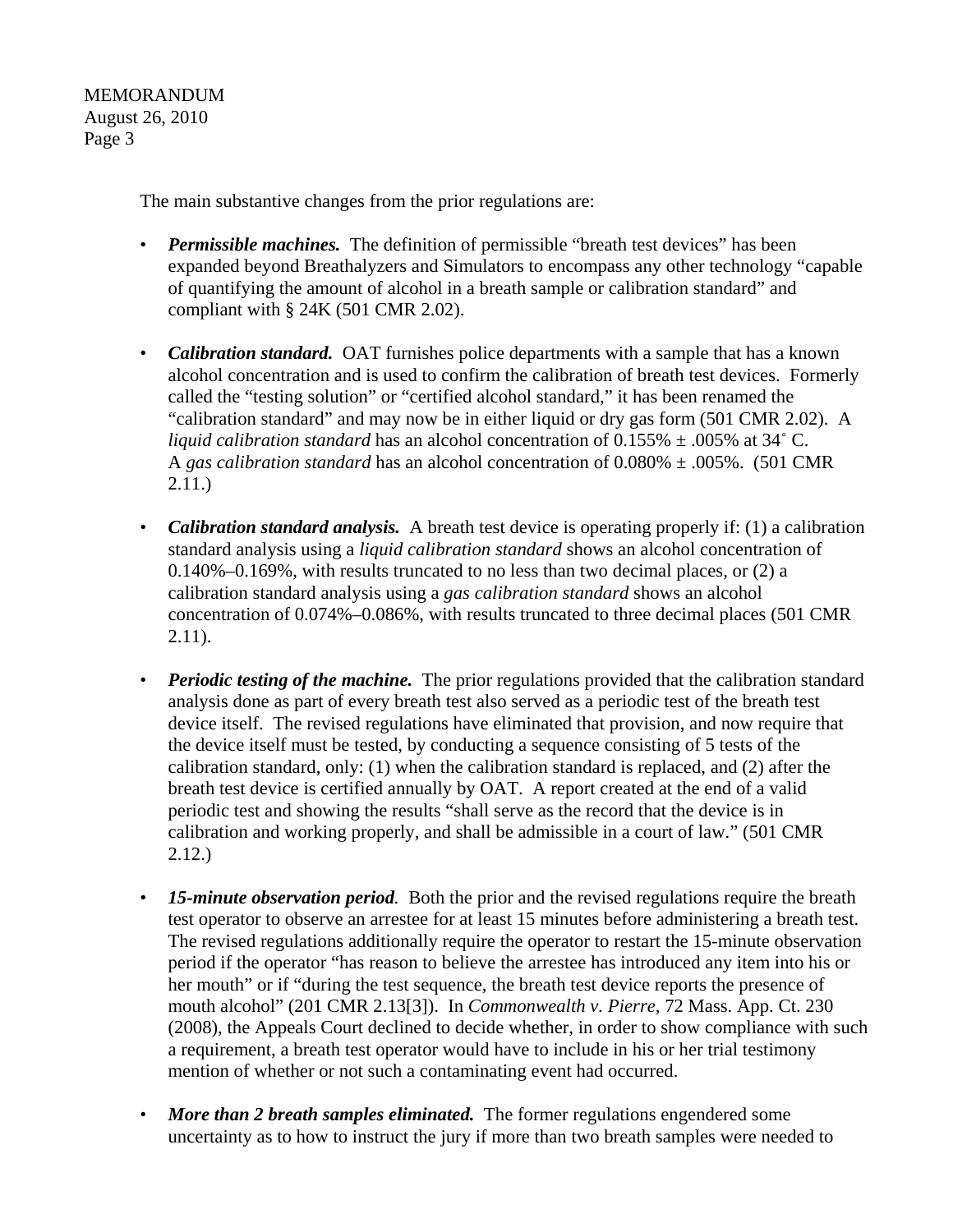> obtain two "adequate breath samples," i.e., two that were within the permitted  $\pm$  0.02 range of each other. (For a discussion of this issue, see the notes to District Court Model Jury Instruction 5.300, supplemental instructions 2 and 3.) The revised regulation apparently eliminates this problem by providing that if the required sequence (one adequate breath sample analysis, one calibration standard analysis, and a second adequate breath sample analysis) "does not result in [two] breath samples that are within  $\pm$  0.02 blood alcohol content units, a new breath test sequence shall begin" (201 CMR 2.14[4]).

The text of revised 201 Code Mass. Regs. § 2.00 is included in the "OUI Statute and Regulations" posted in the Criminal area of the District Court intranet site at http://trialcourtweb/courtsandjudges/courts/districtcourt/oui\_related\_statutes\_regulations.pdf.

In light of the changed regulations, the Committee on Criminal Proceedings will shortly publish an amended supplemental instruction 3 to Model Jury Instruction 5.300.

4. **Jury waiver need not be in writing for guilty plea.** In *Commonwealth v. Hubbard,* 457 Mass. 24 (2010), the Supreme Judicial Court held that "[t]here is no requirement that, when accepting a defendant's tender of a guilty plea, a defendant's waiver of the right to a trial with or without a jury be in writing." *Id.* at 26. The court found that the requirement of a written jury waiver in G.L. c. 263, § 6 and Mass. R. Crim. P. 19(a) applies only to bench trials, not to guilty pleas.

The opinion cautions that this does not change the requirement that "the judge, before accepting the tender of a guilty plea, is obligated to conduct a colloquy in court that informs a defendant about the consequences of entering a guilty plea, including a warning that by pleading guilty, a defendant is waiving 'the right to trial with or without a jury' [Mass. R. Crim. P. 12(c)(3)(A)]. No more is required, for no trial is to take place . . . ." *Id.* The court also noted that the pleading defendant "need not be informed of the differences between a trial before a jury and a trial before a judge. This is because, on acceptance of a guilty plea, there will be no trial." 457 Mass. at 25 at n. 4.

The absence of a written jury waiver further emphasizes the importance of the guilty plea colloquy, and underscores the wisdom of routinely utilizing a model colloquy or checklist such as that suggested by our Criminal Proceedings Committee, which is available in the Judges area of our intranet site at http://trialcourtweb/courtsandjudges/courts/districtcourt/modelcolloquies.pdf. Also, the back of the "green sheet" (reproduced in the Forms area of our intranet and internet sites) can serve as a checklist for an adequate colloquy.

5. **New legislation on texting and cellphone use while driving.** Statute 2010, c. 155 (effective September 30, 2010) forbids drivers to send or read e-mail or text messages in a moving motor vehicle (G.L. c. 90, § 13B). It also bans all mobile phone use by drivers under 18 (§ 8M) and by operators of public transport vehicles (§ 12A) but permits other adult drivers to use a mobile phone "as long as 1 hand remains on the steering wheel at all times" (§ 13).

The new legislation also extends the negligent operation statute  $(\frac{8}{24}[2][a])$  to encompass a driver who, "while operating a motor vehicle in violation of [one of the above sections] . . . is the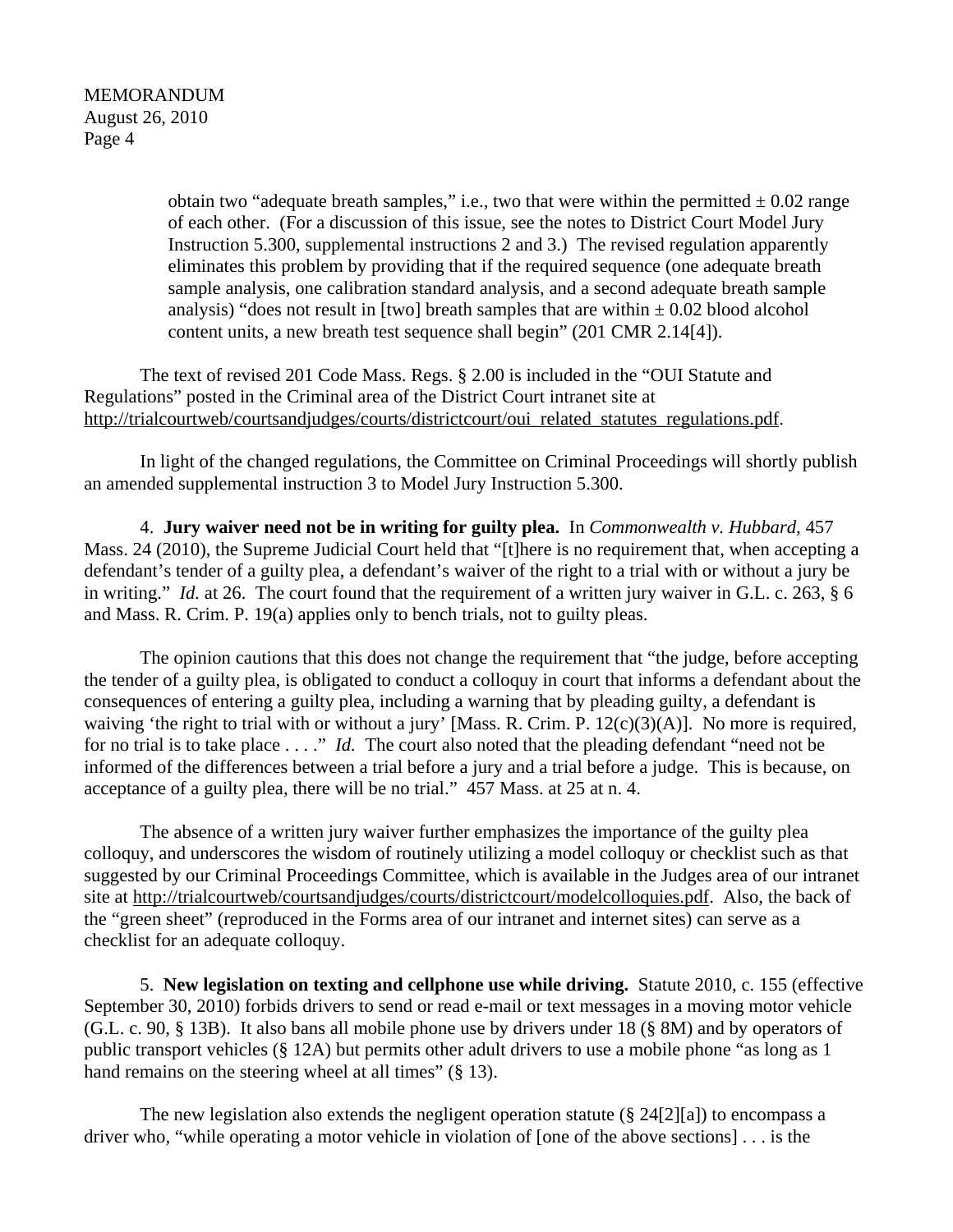proximate cause of injury to any other person, vehicle or property by operating said motor vehicle negligently so that the lives or safety of the public might be endangered."

The new statute is available at http://www.mass.gov/legis/laws/seslaw10/sl100155.htm. Please note that these changes are not effective until September 30, 2010. The following 6 offense codes have been added to MassCourts to accommodate them. (Those marked with an asterisk are civil motor vehicle infractions; the others are criminal offenses.)

| 90/8M    | <b>MOBILE PHONE, OPERATOR UNDER 18 USE * c90 S8M</b>                        |
|----------|-----------------------------------------------------------------------------|
| 90/12A/A | <b>MOBILE PHONE, PUBLIC TRANSPORT MV OPERATOR USE * c90 §12A(a)</b>         |
| 90/12A/B | <b>MOBILE PHONE, PUBLIC TRANSPORT NON-MV OPERATOR USE C90 §12A(a)</b>       |
| 90/13/H  | <b>MOBILE PHONE, OPERATOR USE IMPROPERLY * C90 §13</b>                      |
| 90/13B   | ELECTRONIC MESSAGE, OPERATOR SEND/READ * c90 §13B                           |
| 90/24/W  | <b>NEGLIGENT OPERATION &amp; INJURY FROM MOBILE PHONE USE c90 §24(2)(a)</b> |

Clerks' offices should note that the offense of using a mobile phone while operating a vehicle or vessel being used in public transportation has been bifurcated into two offense codes, depending on whether a motor vehicle (90/12A/A) or a non-motor vehicle (90/12A/B) was involved. Offense code 90/12A/A should be used if the violator was operating a bus or other motor vehicle, since such violations are CMVIs which must be reported to the RMV. Offense code 90/12A/B should be used if the violator was operating a train, ferry, water shuttle or other non-motor vehicle in public transportation, since that is a misdemeanor and not a motor vehicle violation which must be reported to the RMV.

6. **G.L. c. 123, § 35 extended to chronic inhalent abusers.** General Laws c. 123, § 35, which provides for the involuntary commitment of alcoholics and substance abusers, will be amended by St. 2010, c. 292 (effective November 8, 2010) to expand the definition of "substance abuser" to include someone who "intentionally inhales toxic vapors." We are preparing an amended version of the "Petition for Commitment" form for § 35 cases, which will be available in the Forms area of our intranet and internet websites shortly.

7. **Federal protections for residential tenants in foreclosed properties.** In Trans. 1051 (August 11, 2010) I outlined the new restrictions against eviction of residential tenants from foreclosed properties which were recently enacted by the Massachusetts Legislature (G.L. c. 186A, added by St. 2010, c. 258). The Massachusetts Law Reform Institute has brought to my attention that there is also Federal law on the same subject, the Protecting Tenants at Foreclosure Act of 2009, which was recently amended and extended through 2014. MLRI summarizes the relevant parts of the Federal law as follows:

"On May 20, 2009, the President signed the 'Protecting Tenants at Foreclosure Act of 2009' (PTFA), providing certain protections for tenants in foreclosed properties. Under Sections 702-704 of PTFA, an 'immediate successor in interest' to a foreclosed property must give 'bona fide' tenants at least 90 days' notice to vacate. Tenants who enter into leases before a 'notice of foreclosure' are, with certain exceptions, entitled to remain in possession for the remainder of their leases, and additional protections are accorded to Section 8 tenants. PTFA was originally set to expire on December 31, 2012.<sup>1</sup>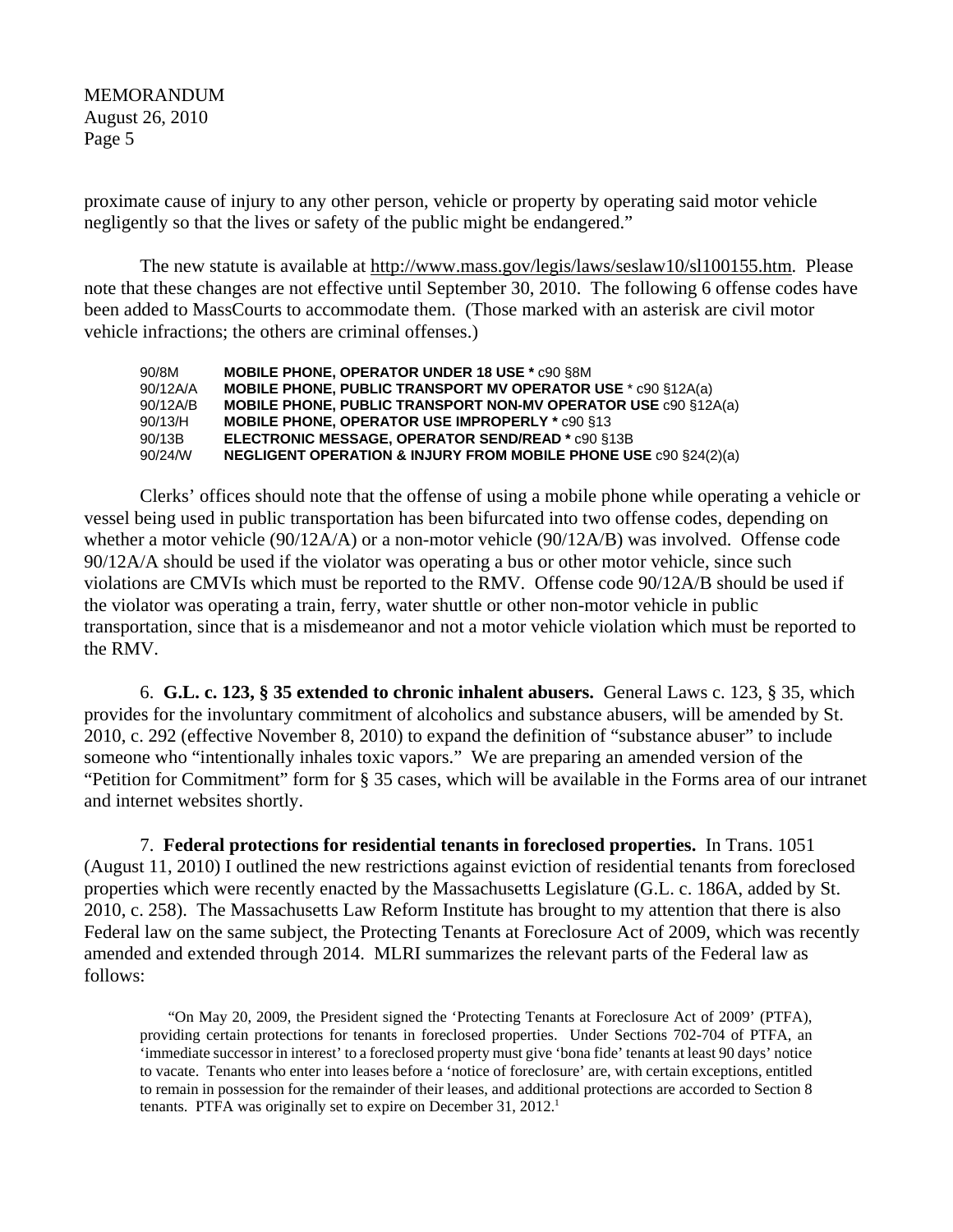\_\_\_\_\_\_\_\_\_\_\_\_

"On July 21, 2010, the President signed into law the Dodd-Frank Wall Street Reform and Consumer Protection Act (HR 4173). Section 1484 of the Act, 'Protecting Tenants at Foreclosure Extension and Clarification,' amends and clarifies PTFA in two ways: first, it extends the sunset date from December 31, 2012 to December 31, 2014; second, it clarifies that the date of a 'notice of foreclosure' is 'the date on which complete title to a property is transferred to a successor entity or person as a result of an order of a court or pursuant to provisions in a mortgage, deed of trust, or security deed.'2

"PTFA, as amended and clarified in the Dodd-Frank bill, is cited as 12 U.S.C. § 5220 note; Pub. L. No. 111-22, tit. VII, § 702, 123 Stat. 1632, 1660-62 (2009), as amended by Pub. L. No. 111-203, tit. XIV, § 1484 (2010).

<sup>1</sup> "As passed in 2009, PTFA (Pub. L. 111–22, div. A, title VII, § 702, May 20, 2009, 123 Stat.1660) provides:

"(a) In General.—In the case of any foreclosure on a federally-related mortgage loan or on any dwelling or residential real property after the date of enactment of this title [May 20, 2009], any immediate successor in interest in such property pursuant to the foreclosure shall assume such interest subject to—

"(1) the provision, by such successor in interest of a notice to vacate to any bona fide tenant at least 90 days before the effective date of such notice; and

"(2) the rights of any bona fide tenant, as of the date of such notice of foreclosure—

"(A) under any bona fide lease entered into before the notice of foreclosure to occupy the premises until the end of the remaining term of the lease, except that a successor in interest may terminate a lease effective on the date of sale of the unit to a purchaser who will occupy the unit as a primary residence, subject to the receipt by the tenant of the 90 day notice under paragraph (1); or

"(B) without a lease or with a lease terminable at will under State law, subject to the receipt by the tenant of the 90 day notice under subsection (1), except that nothing under this section shall affect the requirements for termination of any Federal- or State-subsidized tenancy or of any State or local law that provides longer time periods or other additional protections for tenants.

"(b) Bona Fide Lease or Tenancy.—For purposes of this section, a lease or tenancy shall be considered bona fide only if—

"(1) the mortgagor or the child, spouse, or parent of the mortgagor under the contract is not the tenant;

"(2) the lease or tenancy was the result of an arms-length transaction; and

"(3) the lease or tenancy requires the receipt of rent that is not substantially less than fair market rent for the property or the unit's rent is reduced or subsidized due to a Federal, State, or local subsidy.

"(c) Definition.—For purposes of this section, the term 'federally-related mortgage loan' has the same meaning as in section 3 of the Real Estate Settlement Procedures Act of 1974 (12 U.S.C. 2602)."

 $2$  "Section § 1484 of the Dodd-Frank bill provides:

"The Protecting Tenants at Foreclosure Act is amended—

"(1) in section 702 (12 U.S.C. 5220 note)—

"(A) in subsection (a)(2), by striking ', as of the date of such notice of foreclosure'; and (B) in subsection (c), by inserting after the period the following: 'For purposes of this section, the date of a notice of foreclosure shall be deemed to be the date on which complete title to a property is transferred to a successor entity or person as a result of an order of a court or pursuant to provisions in a mortgage, deed of trust, or security deed.'; and

"(2) In section 704 (12 U.S.C. 5201 note), by striking '2012.' and inserting '2014.'."

I am grateful to MLRI for pointing out this additional source of tenant protections.

8. **Checklist for extending Chapter 209A orders.** Attached to this transmittal is a checklist and a synopsis of the relevant criteria for extending G.L. c. 209A abuse prevention orders, which judges may find useful on the bench. It reworks materials on *Iamele v. Asselin,* 444 Mass. 734 (2005), that were developed by the District Court Professional Development Group on Domestic Abuse and have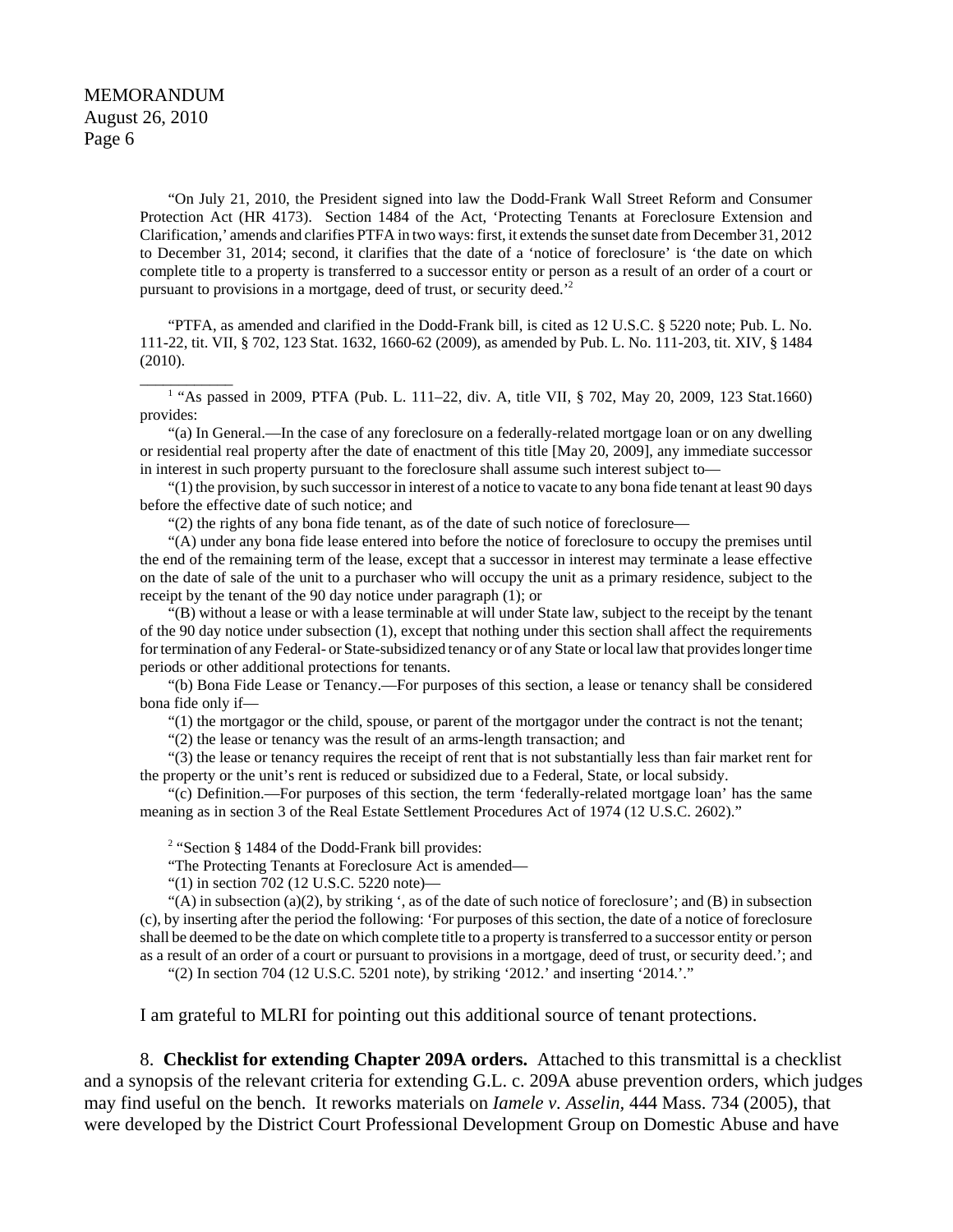been previously distributed at various presentations. Thanks to the members of the Professional Development Group for their ongoing assistance in staying current in this important area.

9. **Personnel matters.** I am pleased to welcome seven new judges to the District Court bench: Honorable Timothy M. Bibaud (East Brookfield), Honorable J. Elizabeth Cremens (Woburn), Honorable Franco J. Gobourne (Circuit), Honorable Antoinette E. McLean Leoney (Circuit), Honorable Janet J. McGuiggan (Worcester), Honorable Bethzaida Sanabria-Vega (Holyoke), and Honorable Debra Shopteese (Circuit).

Judge Bibaud is a graduate of the College of the Holy Cross and New England School of Law. For most of his 22-year legal career he practiced in the Worcester District Attorney's Office as a trial attorney and as supervisor of the gang unit, the organized crime unit, and of prosecutors in the Worcester District Court. Judge Cremens graduated from Manhattanville College and Boston College Law School. After seven years as a criminal defense attorney with the Massachusetts Defenders Committee, for the past 24 years she has been in private practice in Boston in criminal, civil, probate and domestic relations matters. Judge Gobourne is a graduate of the City University of New York and Boston College Law School and has served as a CPCS criminal defense attorney, a Suffolk County District Attorney, an Assistant Attorney General, and mostly recently as a member of the Sex Offender Registry Board. He is a former Marine and serves as an officer in the Army's Judge Advocate General's Corps. He completed a one-year tour in Iraq in 2008. Judge Leoney is an attorney with the Major Crimes Unit in the United States Attorney's Office and was previously Deputy Legal Counsel for Governor Michael Dukakis. She is a graduate of Lesley College and the New England School of Law. Judge McGuiggan is a graduate of Assumption College and Wake Forest University School of Law. After two years with Reardon & Reardon in Worcester, for the last thirteen years she has been an Assistant City Solicitor in the City of Worcester's Law Department, litigating primarily civil matters, most recently as head of litigation. Judge Sanabria-Vega graduated from Boston College and the University of Connecticut School of Law. She served as an assistant district attorney in Hampden County, and for the past decade has been a sole practitioner in Springfield handling both criminal and civil matters. Judge Shopteese has spent her 24-year legal career as a CPCS criminal defense attorney, and for the past decade has been Attorney-in-Charge for the Roxbury Defenders Division. A graduate of Kansas State University and Northeastern University School of Law, she teaches trial advocacy at Northeastern and is a Supreme Court Justice of the Native American Sac and Fox Nation, Thunder Clan.

I am pleased to congratulate Brian St. Onge on his appointment as Clerk-Magistrate of the Palmer District Court. A graduate of Springfield Technical Community College, U.Mass. Amherst, and the Massachusetts School of Law, he has been First Assistant Clerk-Magistrate of the East Brookfield District Court since 1995, and has also served for four years as the Acting Clerk-Magistrate of the Uxbridge District Court.

Farewell and best wishes in retirement to Honorable James J. O'Leary (Newburyport), who was the longest-serving member of the District Court bench, after 33 years of judicial service. Judge O'Leary served as First Justice of the Newburyport District Court and, more recently, the Peabody District Court. I have appointed Honorable Matthew J. Nestor (Somerville) as Acting First Justice in Peabody. (The "dean" of the District Court judiciary is now Honorable Philip A. Contant (Westfield),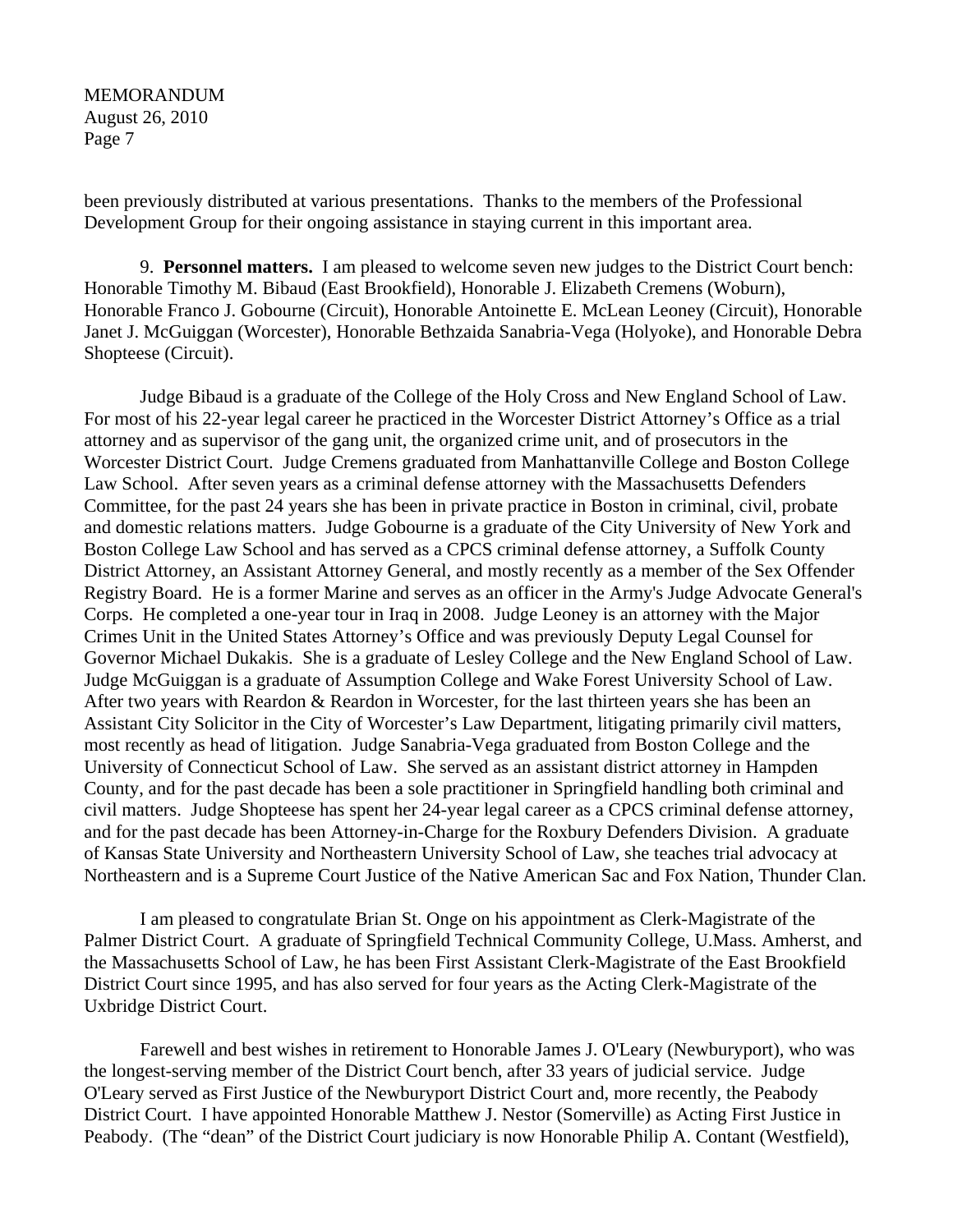with 26 years of judicial service.)

Best wishes also to retiring Clerk-Magistrates Margaret E. Palmeri (Greenfield) and Roxana E Viera (Nantucket), and Acting Clerk-Magistrate John A. Sullivan (Plymouth). All three are longtime employees of their courts, culminating in 8 years (for Meg) and 18 years (for Roxana and Jack) in their respective positions. Roxana was also a valued member and sometime chair of the clerk-magistrates' education committee, and her colleagues are grateful for her many contributions to their professional development. I have appointed First Assistant Clerk-Magistrate Darren Alston (Orange) as Acting Clerk-Magistrate in Greenfield, and I have asked Clerk-Magistrate Liza H. Williamson (Edgartown) to serve as Acting Clerk-Magistrate in Nantucket as well.

As already announced, I have appointed Philip J. McCue as Acting Clerk-Magistrate of the Plymouth District Court. Phil will be greatly missed after six years as Director of Court Operations in this office, but I know he welcomes returning to the day-to-day operations of a clerk's office and the bustle of the courtroom. He will continue to function as the District Court's point person for MassCourts. I have asked Deputy General Counsel Ellen S. Shapiro to take over as Acting Director of Court Operations, where her first rate managerial and legal skills will be invaluable. We wish both Phil and Ellen great success in their new challenges.

First Assistant Clerk-Magistrate Stephen C. Poitrast (Dedham) has returned East after four years as Acting Clerk-Magistrate of the Springfield District Court. I am deeply grateful for his unparallelled service and expertise there and for his willingness to serve for such an extended time in our busiest court. I have appointed Assistant Clerk-Magistrate Barbara Y. Burton to succeed him as Acting Clerk-Magistrate in Springfield.

Our sole remaining regional law clerk, Springfield-based Natalie E. Jones, has resigned to practice law with the Social Security Administration. We thank her for her two years of service and wish her well in her new career.

Our regional law clerks, while always few in number, have been an immensely useful resource to the judges. I look forward to being able to reinstate the regional law clerk program in the future when the budget permits. Law Clerk Brien M. Cooper, Esq., is usually fully occupied by his work for the judges of the Appellate Division and with research for our various committees that benefits us all. In the absence of law clerks, please keep in mind that Massachusetts law schools are always ready to make law student interns available to judges for research assistance. Further information is available directly from the law schools or from Ellen Shapiro in this office. An additional resource is the Trial Court's law librarians who, while not attorneys, are expert in legal research methods and welcome judges' requests for documents or other materials. If you do not know your local law librarian personally, a library tour is a good starting point, since electronic databases have greatly changed legal research in recent years. The law librarians may also be contacted through the Legal Research shortcut on the left side of the intranet home page. When outside a courthouse, you may access contact information at http://www.lawlib.state.ma.us/libraries/locations/index.html or request a document by email or fax from http://www.lawlib.state.ma.us/libraries/services/docdelivery.html.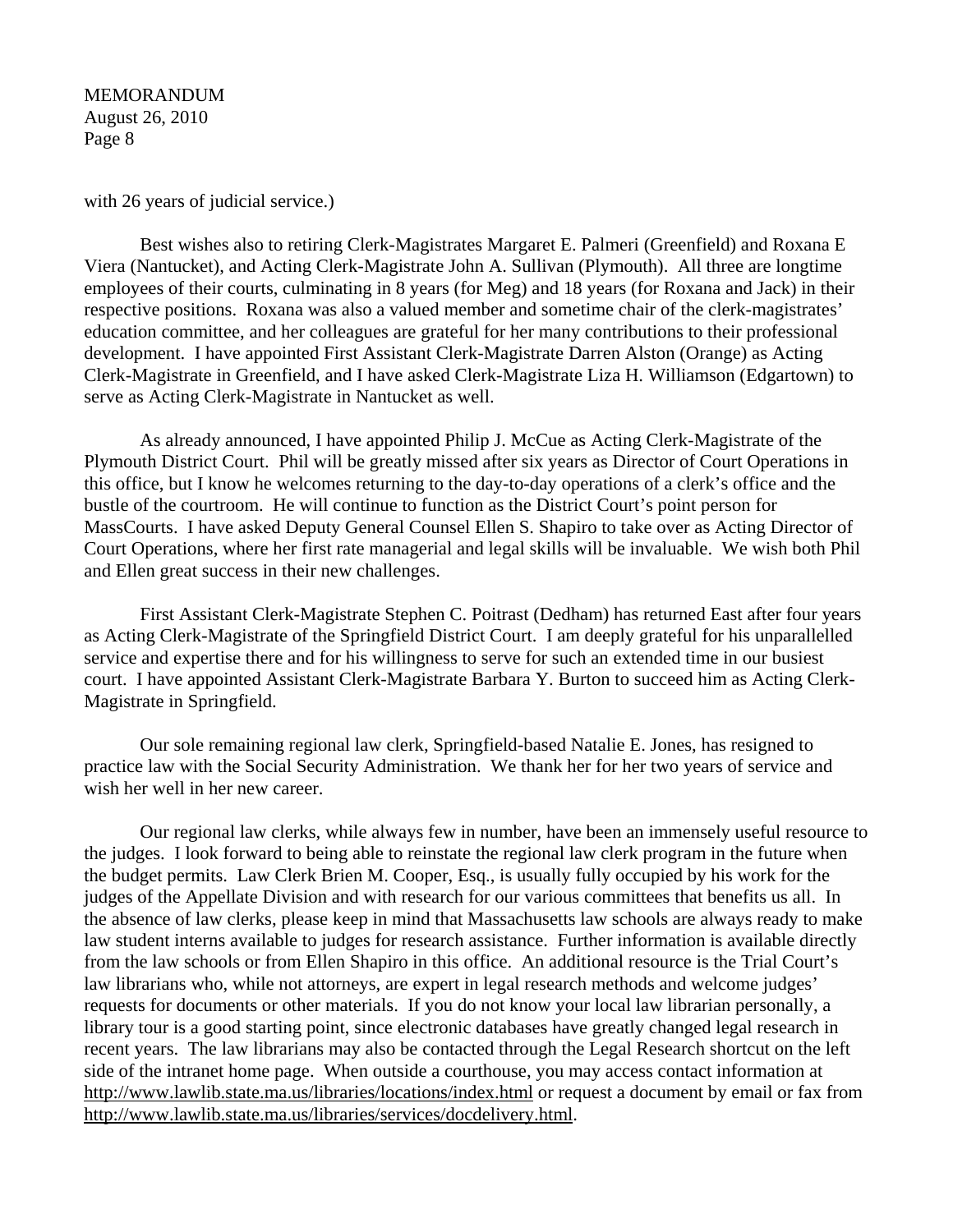I note that the General Court recently designated the East Brookfield district courthouse as the Francis H. George Courthouse (St. 2010, c. 128). Born on a North Dakota wheat farm, Judge George graduated from Harvard College and Harvard Law School, practiced many years in a Worcester law firm and eventually left to take up private practice, which allowed him more time for his beloved farm and horses. In 1974, Governor Sargent appointed him to what is now the East Brookfield District Court, where Judge George served for 15 years, the last 5 as First Justice. He retired in 1989 at age 70 and died in 2008. He is remembered fondly by all of us who knew him.

10. **Justice Cordy to be SJC liaison to District Court.** We are pleased to welcome Justice Robert J. Cordy as the Supreme Judicial Court's liaison to the District Court for the coming court year, and to express our thanks to Justice Judith A. Cowin for serving in that role this past year. The liaison function allows the Court and us to share a more detailed perspective on our caseload, interests and challenges.

11. **Fall River District Court move.** The Fall River District Court has relocated to its new courthouse. Its new mailing address is: Fall River District Court, Fall River Justice Center, 186 South Main Street, Fall River, MA 02721-5308. Its new telephone numbers are:

| <b>Fall River District Court</b>     | Phone        | Fax          |
|--------------------------------------|--------------|--------------|
| Main Number                          | 508-491-3200 |              |
| Clerk-Magistrate's Office (criminal) | 508-491-3225 | 508-646-3596 |
| Clerk-Magistrate's Office (civil)    | 508-491-3235 | 508-646-3492 |
| <b>Probation Department</b>          | 508-491-3240 | 508-646-3598 |
| Judge's Lobby                        | 508-491-3280 | 508-646-3597 |

12. **Sample "Motion to Seal Record" and "Findings and Order on Motion to Seal Record" forms available.** General Laws c. 276, § 100C provides that criminal cases are to be sealed automatically when they end in a not-guilty, no-probable-cause or no-bill disposition. "[I]f it appears to the court that substantial justice would best be served," it also permits a judge to order a case sealed after it has been nol prossed or dismissed "except in cases in which an order of probation has been terminated." (Effective February 6, 2012, one of the recently enacted CORI law reforms (St. 2010, c. 256, § 131) will remove this qualification, thereby allowing discretionary sealing of cases that have been dismissed after a period of probation.)

The sealing rules set out in § 100C have been qualified by *Globe Newspaper Co. v. Pokaski,* 868 F.2d 497 (1st Cir. 1989), which held that (except in the case of grand jury no-bills) such sealing violates the First Amendment unless a judge makes "specific, on the record findings that sealing was necessary to effectuate a compelling governmental interest" that in this particular instance outweighs the public's First Amendment presumption of access, and that sealing is the least restrictive means of achieving that interest.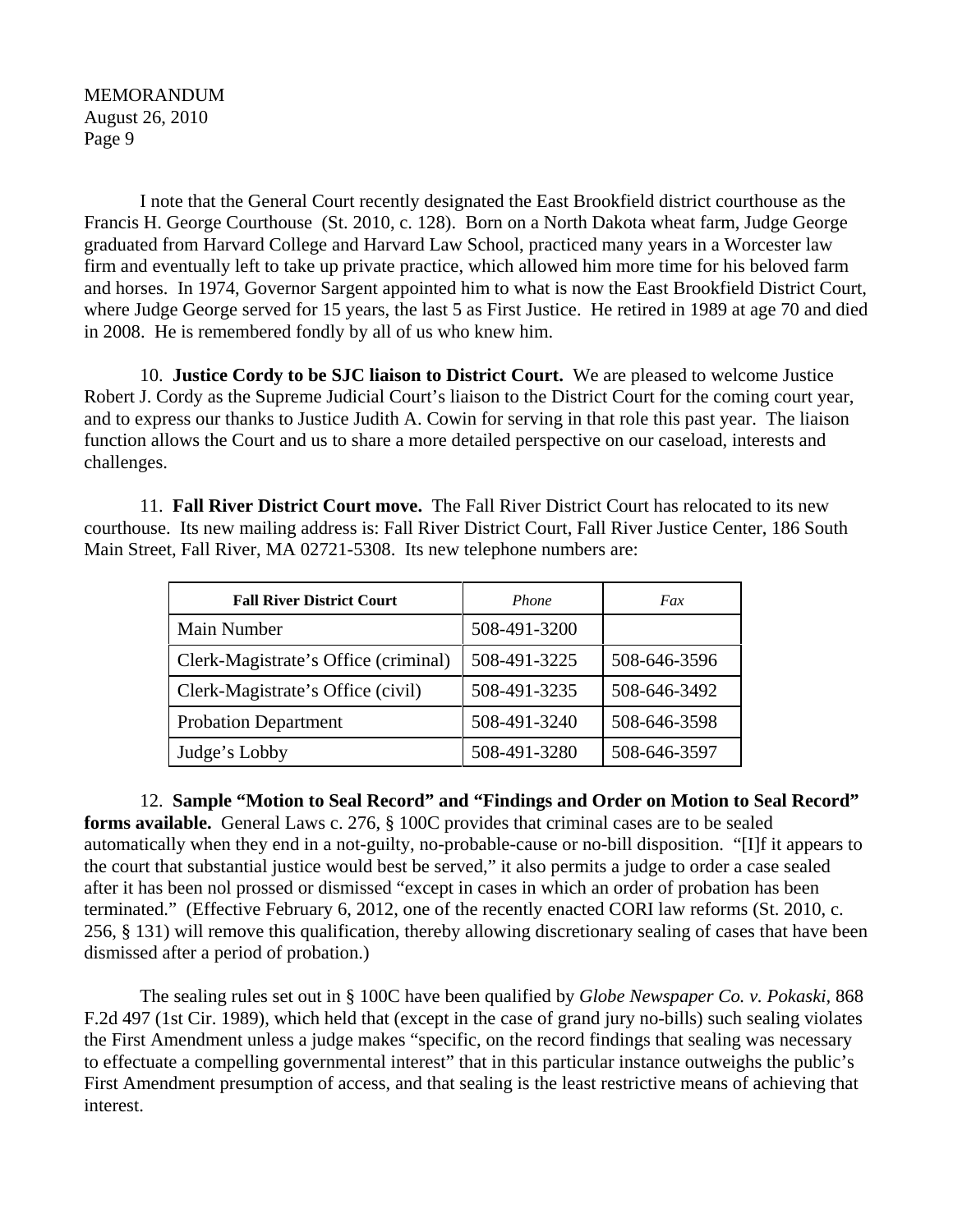The *Pokaski* case and *Commonwealth v. Doe,* 420 Mass. 142 (1995), set out the procedure that is to be used in such cases. The defendant must file a motion to seal, which the judge should initially consider at a preliminary hearing to determine whether it makes out a prima facie case for sealing. If not, the motion should be summarily denied. If the defendant does make a prima facie case for sealing, then a formal hearing must be held, with prior notice to the Commonwealth, the probation department and any other interested party, and after public notice has been given by posting the motion on a court bulletin board for at least 7 days. After the formal hearing, if the judge allows the motion to seal, the judge must make the specific findings required by *Pokaski* on the record. The petition form used to notify the Office of the Commissioner of Probation may then be completed and endorsed with the judge's approval.

(For additional information on how subsequent cases have interpreted the *Pokaski* standard, see the *Guide to Public Access, Sealing & Expungement of District Court Records* on the homepage of our intranet and internet websites.)

The Committee on Criminal Proceedings has developed an optional "MOTION TO SEAL RECORD" form and a sample "FINDINGS AND ORDER ON MOTION TO SEAL RECORD" form that judges may find useful for considering motions to seal under § 100C. Both forms are available in the Forms area of our intranet site, and the motion form is also available in the Forms area of our internet site.

13. **Swearing in probation officers at probation revocation hearings.** An Appeals Court justice who often sits on probation revocation appeals has observed that judges often forget to swear in the probation officer who provides essential testimony during the hearing. While Dist. Ct. R. Prob. Viol. P. 5(a) allows probation violation hearings to be conducted with "flexibility and informality," it also requires that "[a]ll testimony shall be taken under oath." Please be sure that all witnesses are sworn before they testify at probation revocation hearings.

14. **New media reporting from courtrooms.** Judges are receiving an increasing number of requests to photograph, record or electronically broadcast court proceedings using new technologies. Sometimes these come from traditional "print" news organizations, which are changing rapidly as content sharing becomes more common and reporters are sometimes expected to get video or digital photos to accompany the articles they write. Judges are also increasingly receiving requests from "citizen journalists" who are not from traditional media organizations. These include individuals wanting to produce their own programs for local access cable channels, commentators who would like to put streaming video on their websites, real-time "bloggers," and others. Judges face new challenges when requests for electronic access to a courtroom are no longer limited to experienced staff reporters from recognized media outlets who are familiar with the ground rules in Supreme Judicial Court Rule 1:19 ("Cameras in the Courts"). The electronic equipment involved poses security as well as access issues. Trial judges in other states are also grappling with such requests.

The Supreme Judicial Court's Judiciary-Media Committee recently formed a subcommittee to consider what changes to Rule 1:19 might be needed in light of the many issues being raised by the new technology and reporting formats. The Rule 1:19 Subcommittee is co-chaired by Honorable John J. Curran, Jr. (ret.) and by Neil Ungerleider, Executive Editor of WCVB-TV. Joan Kenney, the courts'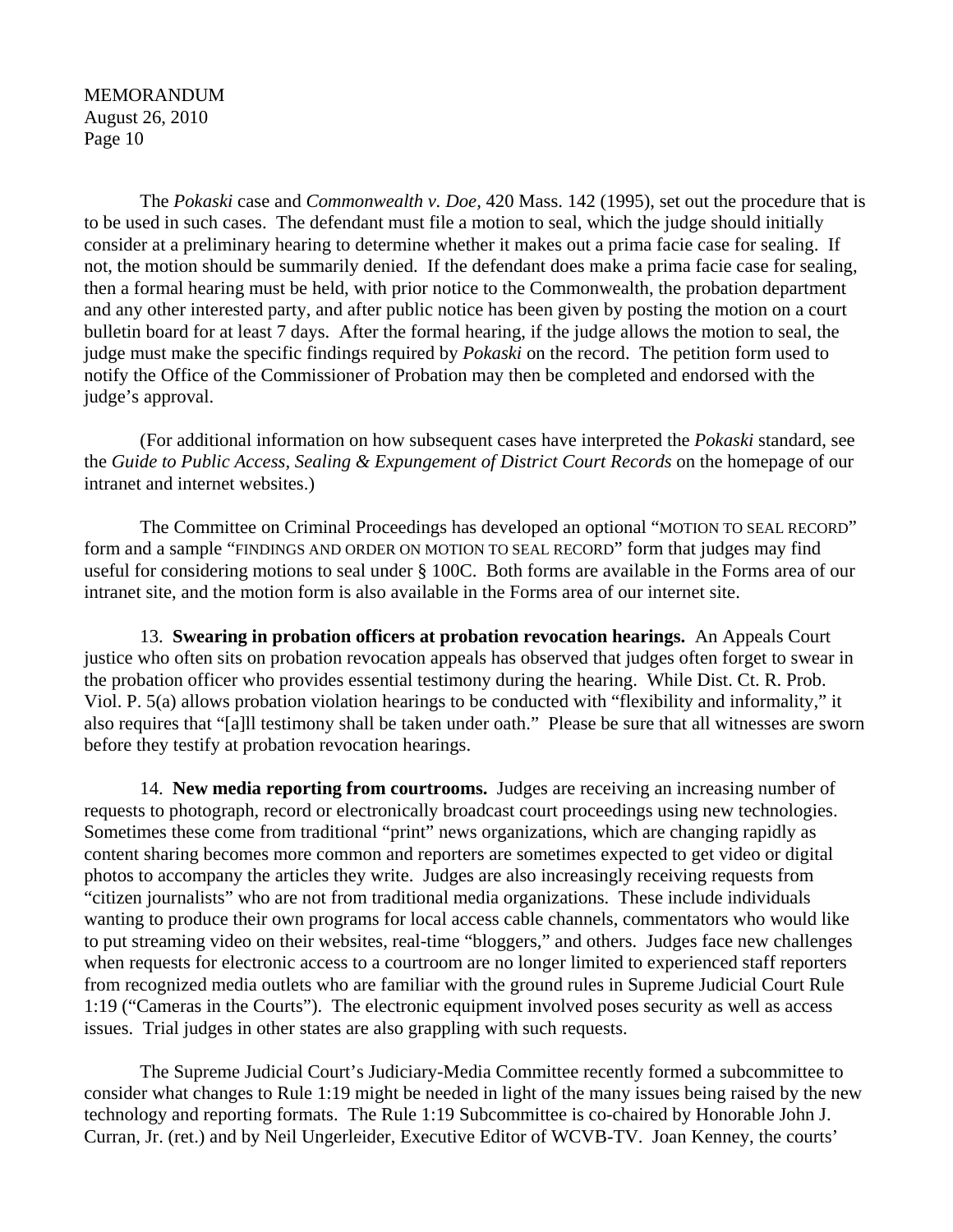Public Information Officer, and Mike Shea, Executive Director and General Counsel in this office, are among its members. Any of them would welcome your thoughts, suggestions and experiences with regard to the challenges posed by this changing media landscape.

Meanwhile, judges should be aware of and guided by the existing rules in this area:

- Supreme Judicial Court Rule 1:19 governs "broadcasting, televising, electronic recording, or taking photographs" in courtrooms by the "news media" for news gathering and dissemination purposes. It does not directly address the use of cameras or recording devices by private citizens or litigants. The rule forbids all recording and close-up photographing or televising of suppression, dismissal, probable cause and voir dire hearings, and authorizes a judge to limit or suspend electronic news coverage if it appears there is "a substantial likelihood of harm to any person or other serious harmful consequence." The rule bars frontal or close-up photography of jurors, and recording or close-up photography or televising of bench conferences and conferences among counsel, or between counsel and clients. It also requires reasonable advance notice to the court, and limits the number and intrusiveness of the equipment used. The text of Rule 1:19 is available on the internet at http://www.massreports.com/courtrules/sjcrules.htm#1:19.
- District Court Special Rule 211(B) forbids all covert electronic recording in a courtroom, hearing room, office, chambers or lobby of a judge or magistrate without prior authorization. It permits any party to a case to seek court permission to record a proceeding if there is no official court recording device. The text of Rule 211 is available on the internet at http://lawlib.state.ma.us/source/mass/rules/district/special/spec211.html.
- As noted in Item 1 above, the Trial Court's "Policy on Juror Use of Personal Communication Devices" (March 26, 2010) prohibits seated jurors from using a computer, cellular phone, or other electronic device with communication capabilities during trial or jury deliberations. Its text is available in the Judges area of our internet site and also on the internet at http://www.jud.state.ma.us/cjam-policy-juror-use-personal-devices.html.
- Finally, the Trial Court's "Policy on Clothing, Cameras and Cellular Telephones" (January 9, 2006) prohibits anyone from bringing a camera or a video or tape recorder into a courthouse, and from using the camera or recording capabilities of a cellular phone in a courthouse, except for news media operating in accordance with S.J.C. Rule 1:19. Its text is available in the Judges area of our internet site and also on the internet at http://www.mass.gov/courts/policy-on-clothing-cameras-cellulars010906.pdf

I recommend that any judge faced with an access request that is not directly resolved by the existing rules consult with Public Information Officer Joan Kenney (617-557-1113; FAX: 617-742-1807; joan.kenney@sjc.state.ma.us), who can offer suggestions and inform you of any similar developments in the Massachusetts court system related to this rapidly changing media landscape.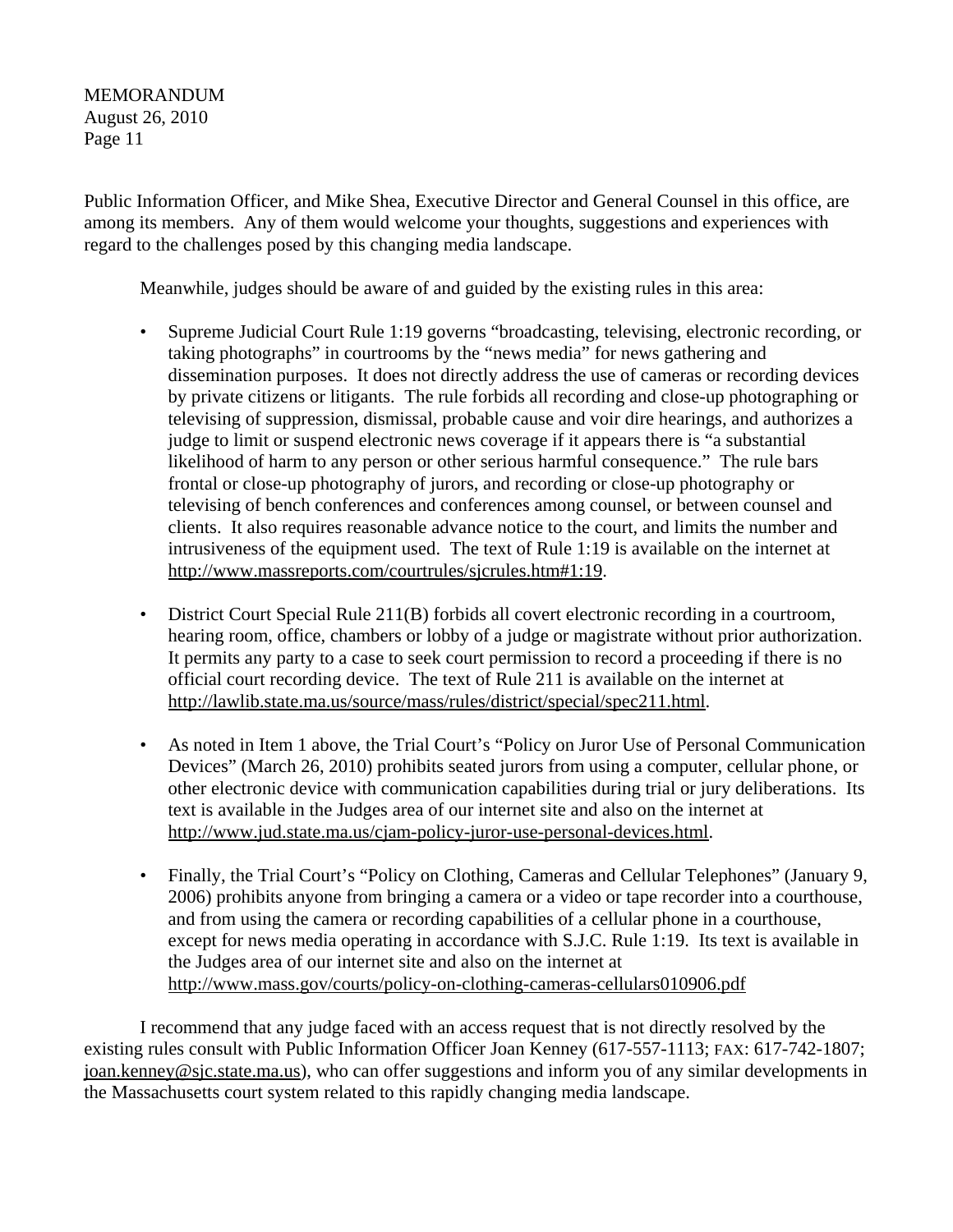15. **Appellate Division opinions available online.** The Trial Court's law libraries now post on their internet website at http://masscases.com/distapp.html all new District Court Appellate Division opinions. Thanks to Marnie Warner, the Trial Court's Law Library Coordinator, and Meg Hayden, its Electronic Resources Librarian, for assisting us in making Appellate Division opinions available to attorneys and the general public without charge.

16. **BasCOT no longer updated for courts using MassCourts for civil processing.** As individual district courts transition from the interim BasCOT computer system to the new MassCourts computer system for processing civil cases, it is important to keep in mind that the BasCOT system will no longer have updated information for existing or new civil cases in those courts that have already made the transition to the MassCourts system. As of August 30, 2010, these will include the Ayer, Brookline, Gardner, Ipswich, Newburyport, Newton, Peabody, Winchendon and Woburn district courts and the Boston Municipal Court's Brighton and West Roxbury Divisions. The Trial Court's Information Services Department is working to make public access terminals available in those courts.

I am requesting each clerk's office to post the attached notice near their BasCOT public access terminal in order to inform users that we have begun phasing in this change.

Clerks' offices that are still using BasCOT should also keep in mind that they may no longer electronically transfer civil cases to those courts that are now using MassCourts rather than BasCOT to process their civil cases. Nor are the courts using MassCourts able to transfer civil cases electronically to other courts. Any court that receives a transferred case from a court that is now using MassCourts for its civil cases must assign its own docket number to that case before reentering it into BasCOT (or MassCourts, if the receiving court is also using MassCourts for civil cases). Neither the BasCOT nor MassCourts systems permit the same case number to be used twice, so the receiving court will not be able to reuse the original docket number from the sending court.

17. **DMH forensic evaluations eliminated at Tewksbury Hospital.** Effective July 19, 2010, the Department of Mental Health has eliminated all forensic evaluation admissions at Tewksbury Hospital. DMH will continue to operate mental health units there, but forensic evaluations that were previously done at those units will now be done at one of DMH's three consolidated forensic evaluation sites, at Taunton State Hospital, Worcester State Hospital or Solomon Carter Fuller Mental Health Center in Boston.

The district courts most likely to be affected by this change are the Gloucester, Haverhill, Ipswich, Lawrence, Lowell, Lynn, Malden, Newburyport, Peabody and Salem district courts.

DMH indicates that it is undertaking this consolidation of forensic evaluation sites after careful study and as part of its efforts to redesign aspects of the mental health system. It also emphasizes that, to continue to maximize consistency and coordination with the courts, the Department's court clinic and inpatient staff will continue to coordinate and identify one of the three designated facilities for any person who is committed for forensic observation and examination.

We will continue to work closely with the Department of Mental Health as needed.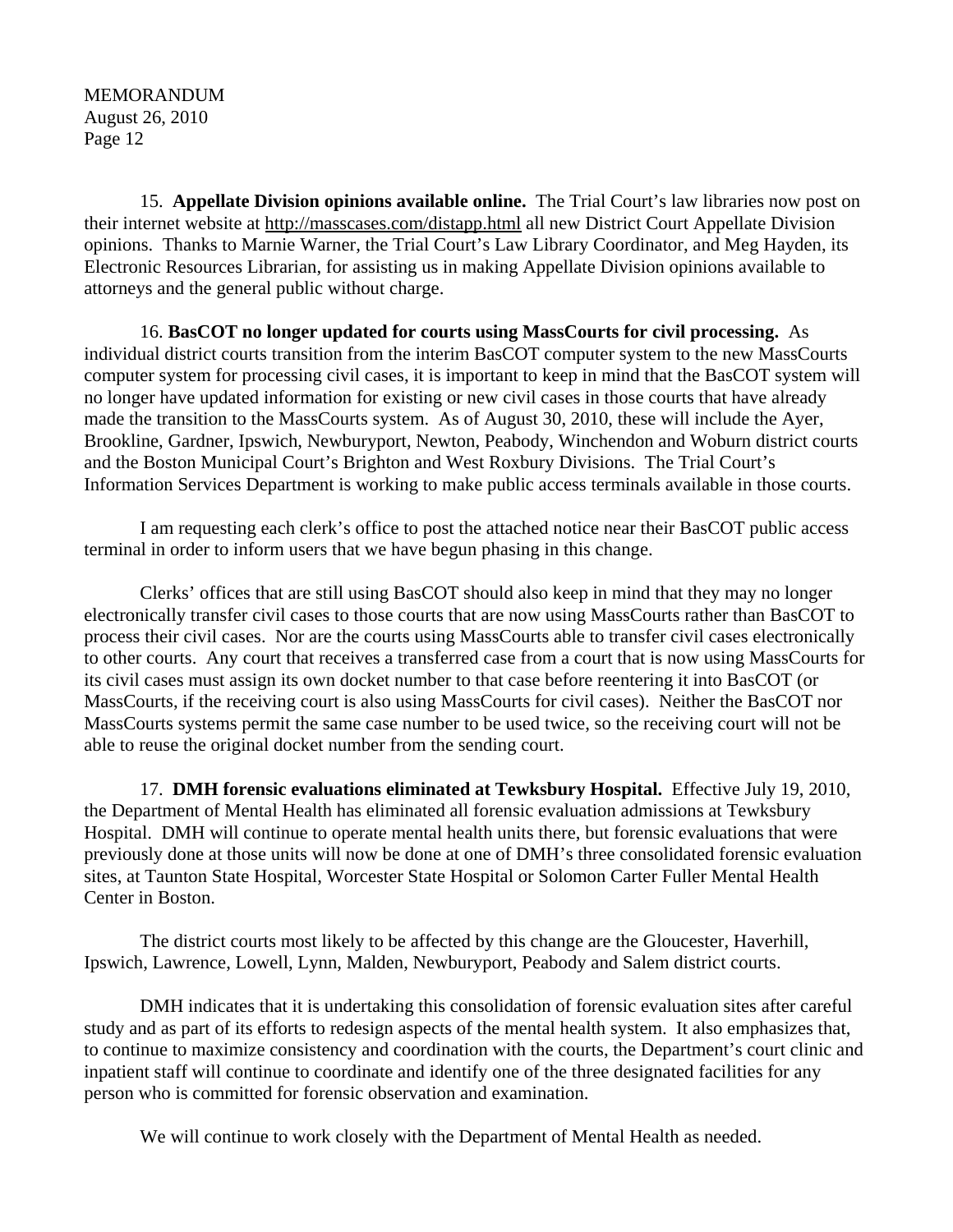

TRIAL COURT OF MASSACHUSETTS DISTRICT COURT DEPARTMENT

## **PLEASE BE AWARE THAT THOSE DISTRICT AND BMC COURTS THAT NOW USE THE MASSCOURTS COMPUTER SYSTEM TO PROCESS THEIR CIVIL CASES ARE NO LONGER UPDATING THE BASCOT COMPUTER SYSTEM WITH INFORMATION ABOUT NEW AND EXISTING CIVIL CASES.**

The **AYER** and **PEABODY** District Courts and the BMC's **BRIGHTON** Division made that transition on June 18, 2010.

The **GARDNER, IPSWICH, NEWBURYPORT** and **WINCHENDON** District Courts made that transition on July 12, 2010.

The BMC's **WEST ROXBURY** Division made that transition on July 26, 2010.

The **BROOKLINE** District Court made that transition on August 9, 2010.

The **NEWTON** and **WOBURN** District Courts made that transition on August 30, 2010.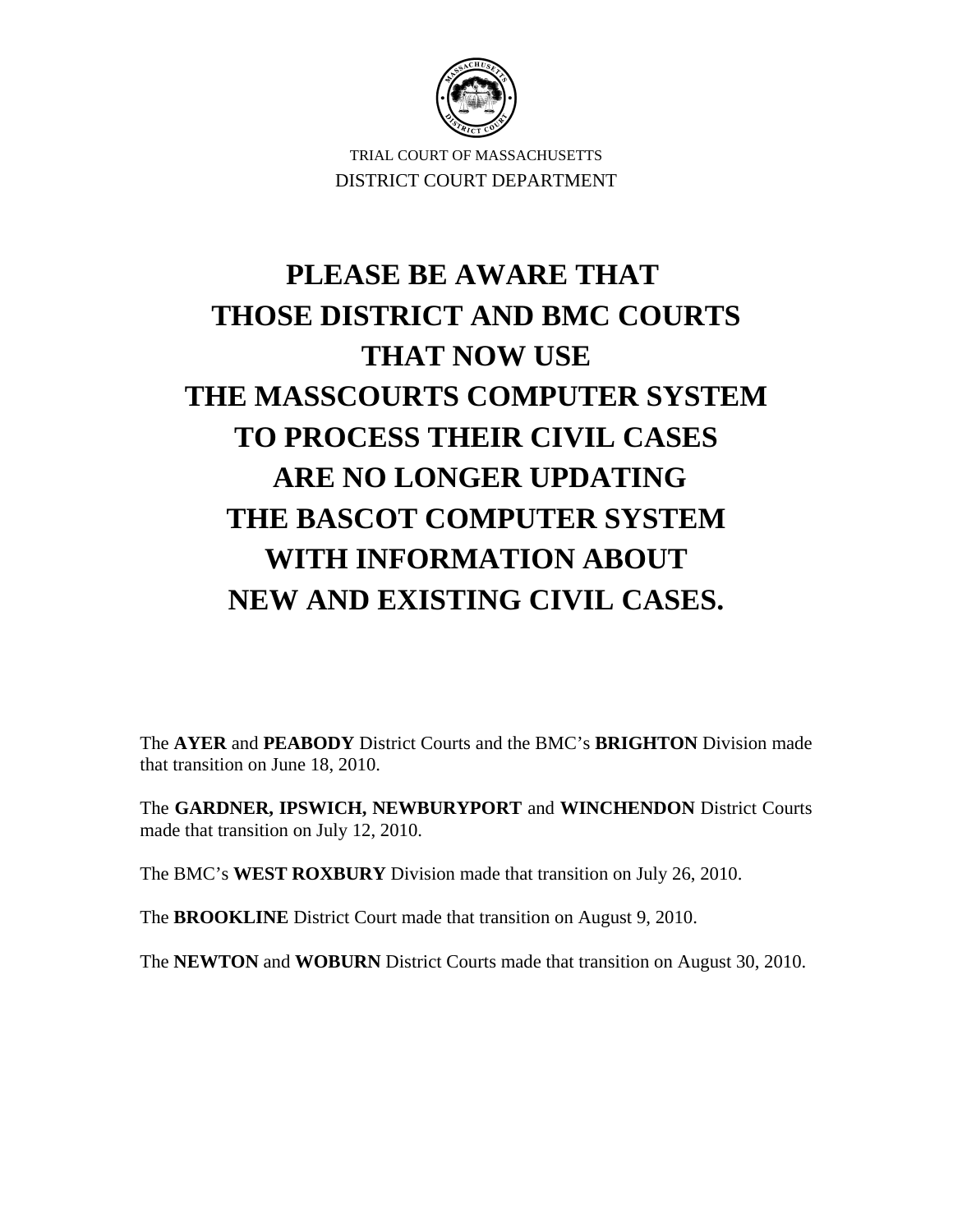| <b>CHECKLIST FOR EXTENDING 209A ORDERS</b>                                                                                               |  |  |
|------------------------------------------------------------------------------------------------------------------------------------------|--|--|
| <b>LEGAL STANDARD</b>                                                                                                                    |  |  |
| The plaintiff must show by a preponderance of evidence that the defendant is currently:                                                  |  |  |
| causing or attempting to cause the plaintiff physical harm, or                                                                           |  |  |
| placing the plaintiff in reasonable fear of imminent serious physical harm, or                                                           |  |  |
| causing the plaintiff to engage involuntarily in sexual relations by force, threat or duress.<br>G. L. c. 209A, § 1                      |  |  |
|                                                                                                                                          |  |  |
| <b>RELEVANT FACTORS</b>                                                                                                                  |  |  |
| Content and credibility of the:<br>Ginsberg v. Blacker, 67 Mass. App. Ct. 139 (2006)                                                     |  |  |
| $\Box$ plaintiff's affidavit $\Box$ plaintiff's testimony $\Box$ defendant's testimony                                                   |  |  |
| Factual basis of existing order as relevant to risk of future abuse<br>lamele v. Asselin, 444 Mass. 734 (2005)                           |  |  |
| Serious prior physical abuse or egregious nature of relevant prior crimes<br>Id.                                                         |  |  |
| Ongoing child custody or other litigation or disputes likely to engender hostility<br>Id.                                                |  |  |
| Likelihood that parties will encounter one another during their usual activities involving:<br>Id.                                       |  |  |
| $\Box$ residence<br>$\Box$ workplace<br>$\Box$ social occasions $\Box$ religious activity $\Box$ school<br>$\Box$ other:                 |  |  |
| Defendant's past violations of restraining orders, or domestic assault and/or battery<br>Id.                                             |  |  |
|                                                                                                                                          |  |  |
| Defendant's threats of violence toward plaintiff                                                                                         |  |  |
| Defendant's displays of anger or menace toward plaintiff<br>Comm. v. Robichaud, 421 Mass. 176 (1995); Ginsberg                           |  |  |
| Defendant's other intimidating or controlling conduct in lieu of contacting plaintiff<br>Vittone, 64 Mass. App. Ct. 479 (2005)           |  |  |
| Defendant's stalking, repetitive or compulsive contacts with plaintiff<br>Smith, 75 Mass. App. Ct. 540 (2009)                            |  |  |
| Defendant's trauma or threat of harm to plaintiff's minor child(ren)<br>Smith; Vittone                                                   |  |  |
| Plaintiff's prior testifying against defendant in criminal case<br>Vitttone                                                              |  |  |
| The parties' demeanor in court<br>lamele                                                                                                 |  |  |
| An adverse inference from the defendant's failure to testify<br>Vittone                                                                  |  |  |
| (Such inference is not itself sufficient and does not shift the burden of proof.)<br>Jones v. Gallagher, 54 Mass.App.Ct. 883, 890 (2002) |  |  |
| Defendant does not object to the extension of the order                                                                                  |  |  |
| Other:                                                                                                                                   |  |  |